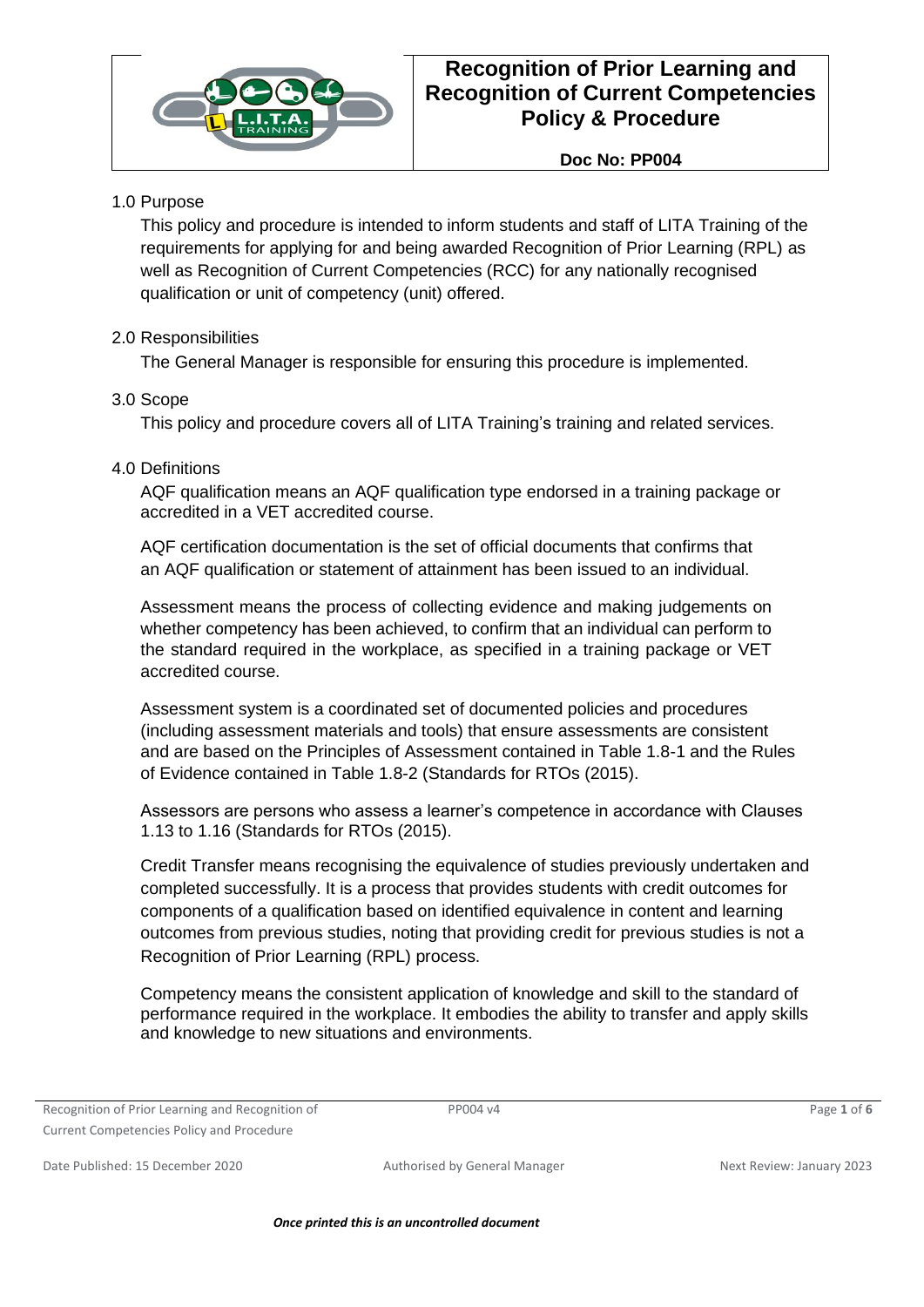

#### **Doc No: PP004**

Recognition of Current Competency (RCC) allows an applicant/student to gain credit for skills and knowledge already possessed and obtained over the past 3 years. RCC is a way of gaining credit for this learning or experience and may reduce the amount of time spent studying.

Recognition of Prior Learning (RPL) is a form of assessment of the competence of a person. It acknowledges the full range of an individual's skills and knowledge, irrespective of how it has been acquired. This includes competencies gained through informal study and training and obtained over the past 3 years.

#### 5.0 Policy

Students are advised of Recognition of Prior Learning (RPL) and Recognition of Current Competencies (RCC) possibilities prior to enrolment and encouraged to submit documentation as part of their application and/or enrolment. All assessments including RPL/RCC is conducted in accordance with the principles of assessment and the rules of evidence. LITA Training will approve RPL/RCC to students who can demonstrate suitable prior or current skills and experience once the RPL/RCC process has been completed.

All LITA Training students can apply for RPL/RCC, a unit of competency or the entire course. Students will be required to provide evidence that demonstrates that they have experience, skills or an appropriate level of understanding of that unit of competency or course. RPL/RCC is not necessarily the easier path to take in all cases, especially if a student finds it difficult to provide the quality of evidence LITA Training assessors require. It is important to consider if applicants have enough evidence to support an RPL/RCC request beforehand to provide good advice on their study options.

LITA Training's RPL/RCC charges are based on the course/units selected and are available in this policy, with all interested parties referred to this document and available on LITA Training's website as well as within the related Credit Transfer/RPL/RCC Application Form.

#### 6.0 Procedure

• Students who have completed a nationally recognised qualification/unit that have the exact same code as a unit currently enrolled/enrolling within will be eligible for credit transfer for the particular unit(s) and should be referred to LITA Training's *Credit Transfer Policy and Procedure*.

Recognition of Prior Learning and Recognition of Current Competencies Policy and Procedure

PP004 v4 Page **2** of **6**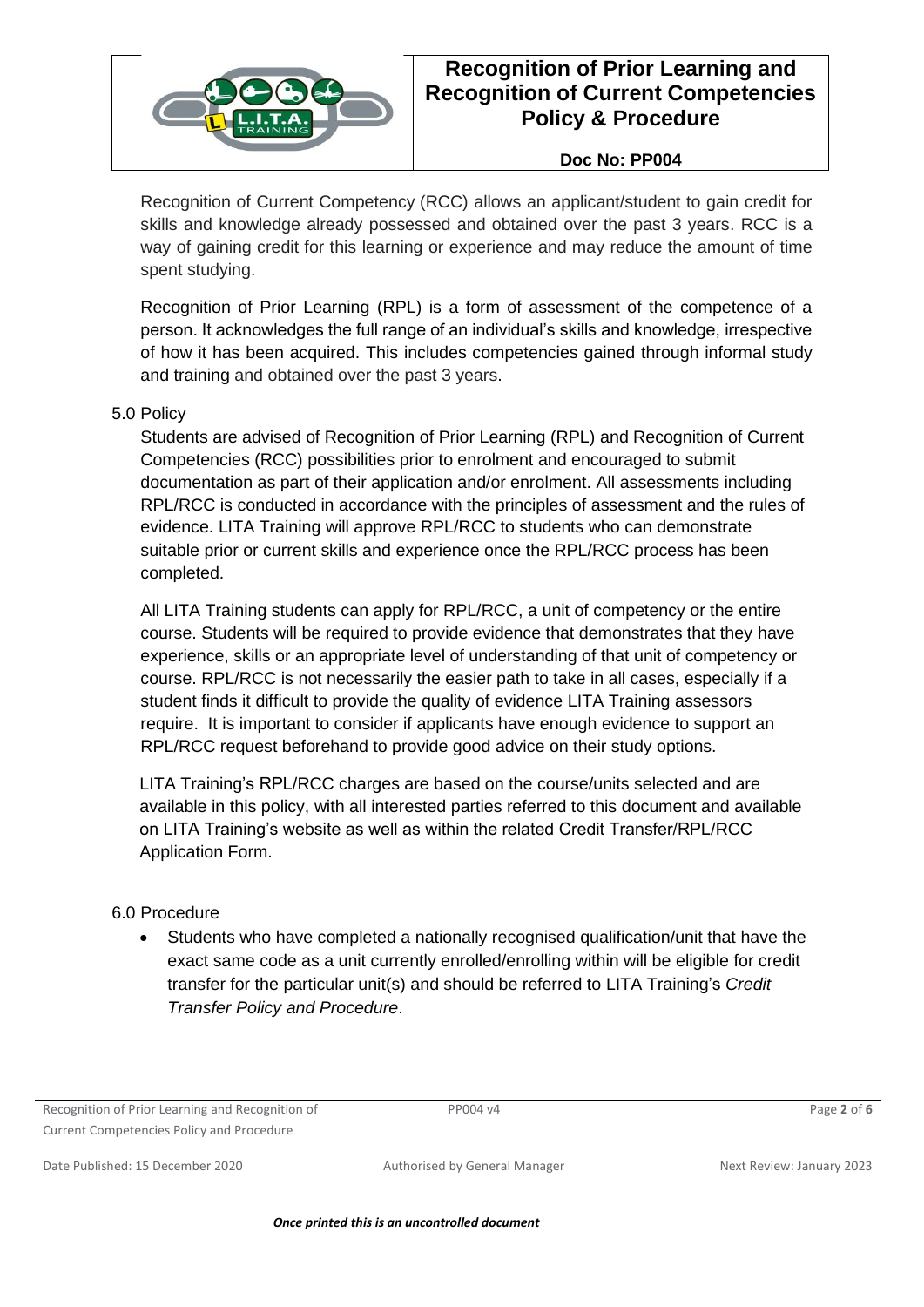

### **Doc No: PP004**

- 6.1 Awareness and Application Process
- All students are made aware of the ability to apply for RPL/RCC throughout the enrolment and induction process of the course (refer to Application & Enrolment Form). This is supported with information provided in the LITA Training's Student Handbook and at orientation/induction (refer to Student Induction Agenda and Checklist).
- Students wishing to apply for RPL/RCC should speak to LITA Training's General Manager or enrolling officer at the time of application/enrolment.
- As part of their application and enrolment process, the student will be provided access to the course guide and details of unit/elements/performance criteria, so they may clearly identify the learning outcomes or competencies for which they have to provide evidence.
- If the student wishes to apply for recognition of their work/life experience they will need to do so at the time of application or enrolment or within the initial 2 weeks of the course's commencement.
- 6.2 Assessment Process
- RPL/RCC is assessed against the units of competency in a program based on the completion of one or a combination of the following:
	- o review of evidence including relevant Formal Qualifications
	- o interviews
	- o confirmation of testimonials
	- o validated Workplace Logbooks
	- o skills/challenge testing, and
	- o written/oral reviews.
- LITA Training will organise an initial conversation with the student to ascertain whether the student has claims to an RPL/RCC process and to provide further guidance on the process of submitting evidence. Students are guided with an individualised qualification/unit *RPL/RCC Kit* to build an evidence portfolio to support their claim for RPL/RCC and submit with their application form. An indicative RPL service fee will be provided at this time, based on the following hourly rates:
	- for LITA members \$98 per hour (exc assessor travel expenses), and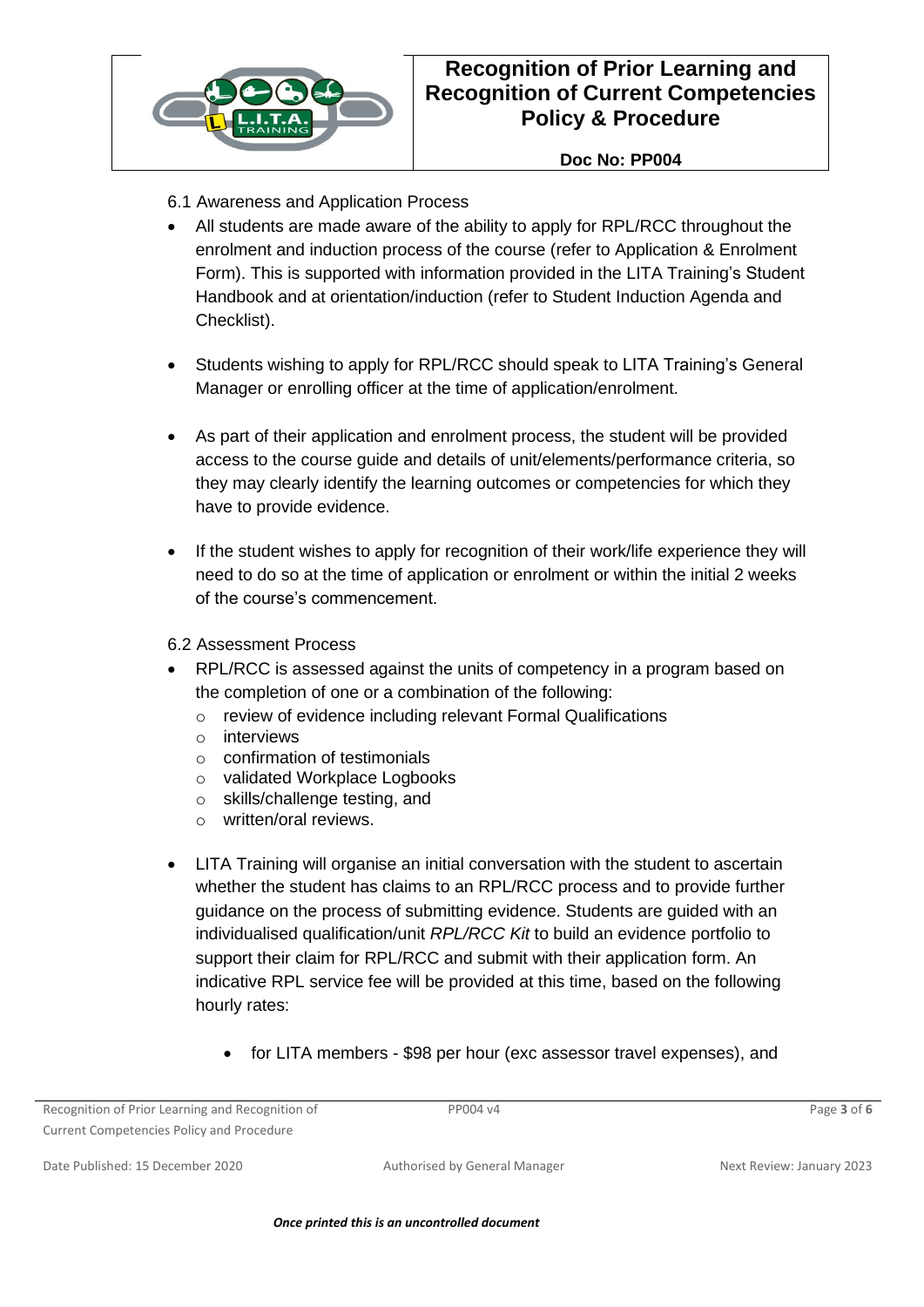

### **Doc No: PP004**

- for non-LITA members \$115.50 per hour (exc assessor travel expenses).
- If the student believes they have the skills and knowledge to gain recognition in the learning outcomes to industry standards which will satisfy the learning outcomes, they are encouraged to complete and submit the *Application for Credit Transfer/RPL/RCC Form* and the evidence outlined in the qualification specific RPL/RCC Kit.
- Once evidence has been collected, LITA Training will book an assessment with an assessor. Where a student is already enrolled, this process is completed within three weeks of enrolment.
- The appointed assessor will analyse the applicant's individual experience and other evidence against appropriate learning outcomes/competency statements to complete the review.

6.3 Approval/Non-Approval Process

- If the RPL/RCC claim matches learning outcomes/competencies full recognition is recommended for granting.
- If the RPL/RCC claim does not fully match learning outcomes/competencies, then further evidence will be requested. This may also involve an interview where applicant will support his/her case. Further evidence must be supplied within 1 week from the RPL/RCC initial assessment date. If further evidence is not recognised or received within the additional 1 week, then the claim will be rejected and a letter of advice will be forwarded to applicant advising of decision either way.
- Written advice of the outcome will be forwarded to the applicant/student within 3 days of the final RPL/RCC decision together with final fees.
- LITA Training will only apply a successful RPL/RCC outcome against the student's record once all RPL/RCC fees have been paid.
- A successful RPL/RCC outcome will be valid for 12 weeks from LITA Training notifying the student of the outcome. If the student does not finalise the

Recognition of Prior Learning and Recognition of Current Competencies Policy and Procedure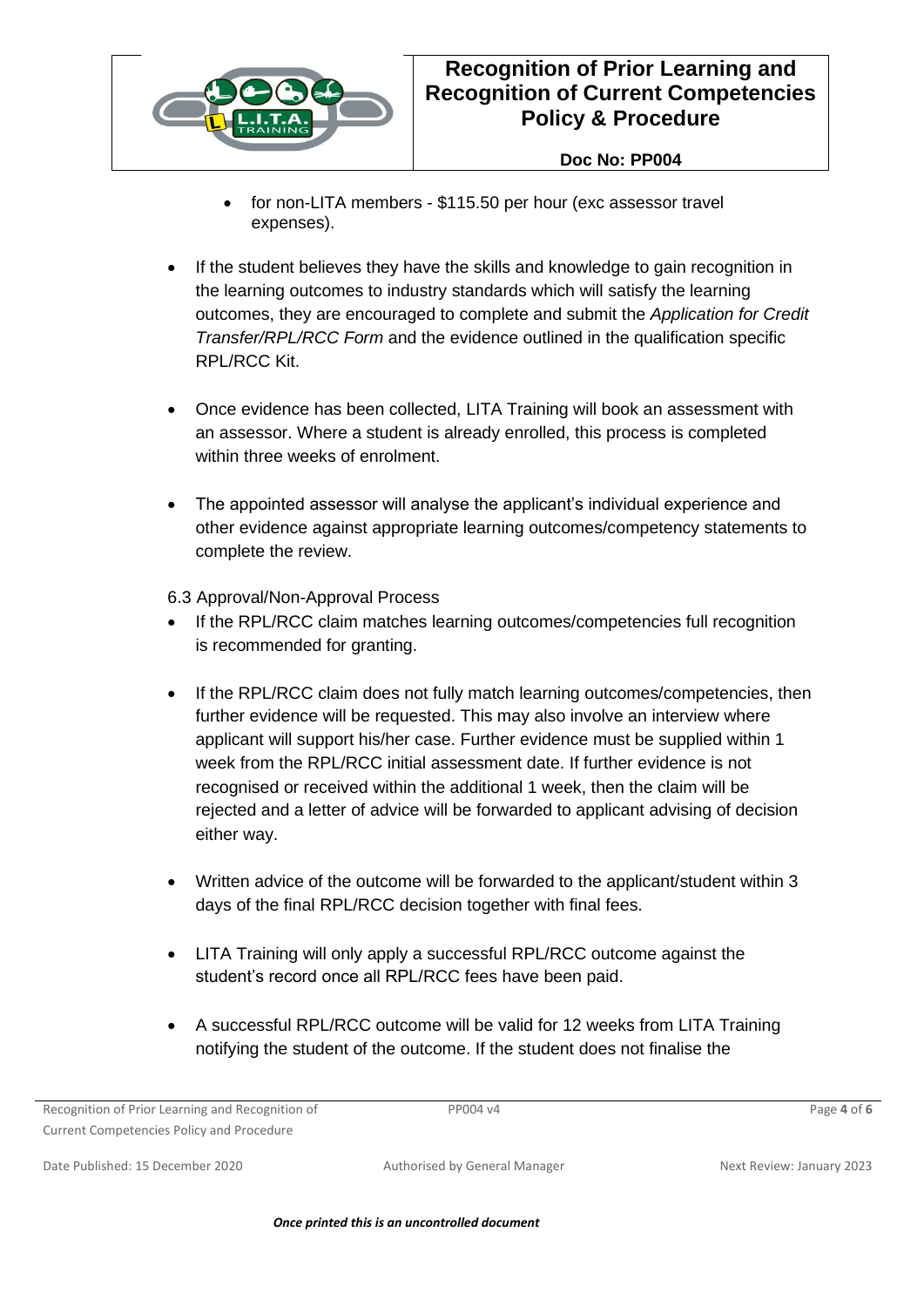

### **Doc No: PP004**

application and pay the applicable fees within 12 weeks, LITA Training reserves the right to review the original RPL/RCC outcome.

- If the student contacts LITA Training at a later date (that is greater than 12 weeks from the RPL/RCC notification date) and wishes to resume the RPL application, additional fees will apply, based on the RPL/RCC fee hourly rate.
- Completed Forms with all attachments will be placed on the student file as well as a copy of the results of application.
- 6.4 Student's Right to Appeal
- If the student wishes to appeal the decision, he/she must inform LITA Training in writing within 1 week of receipt of the RPL/RCC outcome through LITA Training's *Complaints and Appeals* process. All appeals will be considered at no cost to the student.

#### 6.5 Traineeship Requirements

- A trainee may be given credit or recognition for relevant skills or experience in the nominated traineeship, however any trainee that requests credit must be referred to their Apprenticeship Network Provider (APN), as credit should have been requested at the time of signing the Training Contract if a trainee has partly completed the same occupation and qualification under a previous Training Contract. In this situation, credit will be given automatically, and this will reduce the term of the Training Contract with LITA Training.
- A trainee may seek credit for all other relevant training and industry experience, such as pre- vocational training or pre-apprenticeship training, and for relevant units of competency and qualifications that they have already achieved through applying this Policy and Procedure and which may result in fewer units of competency needing to be completed for the qualification.
- LITA Training always offer RPL/RCC to the trainee when developing their Training Plan (Traineeship).
- LITA Training will supply supporting documentation to the SA government's Traineeship and Apprenticeship Services.

Recognition of Prior Learning and Recognition of Current Competencies Policy and Procedure

PP004 v4 Page **5** of **6**